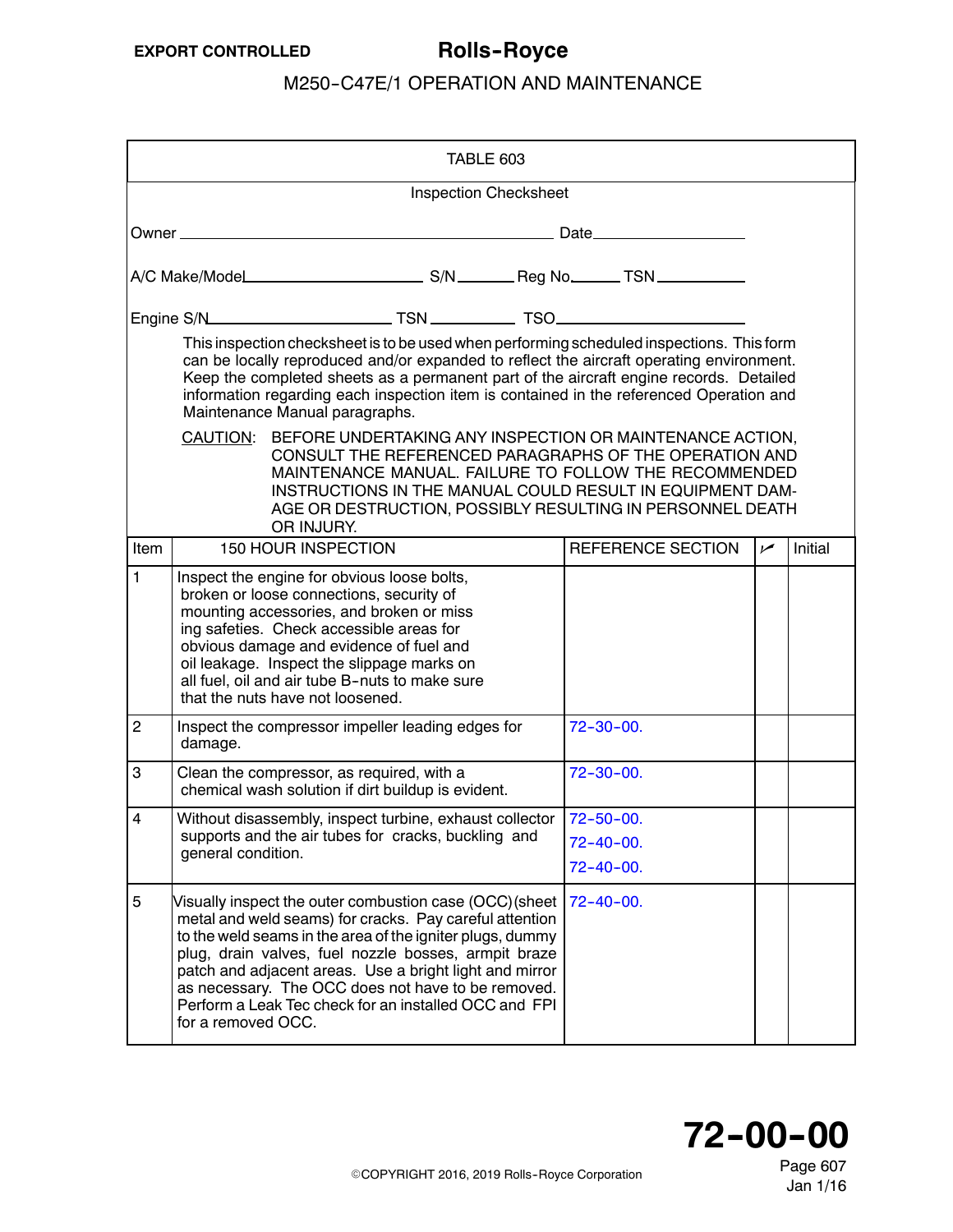|                | TABLE 603 (cont)                                                                                                                                                                                                                                                                                                                                            |                                                                         |     |         |  |  |
|----------------|-------------------------------------------------------------------------------------------------------------------------------------------------------------------------------------------------------------------------------------------------------------------------------------------------------------------------------------------------------------|-------------------------------------------------------------------------|-----|---------|--|--|
| Item           | <b>150 HOUR INSPECTION</b>                                                                                                                                                                                                                                                                                                                                  | <b>REFERENCE SECTION</b>                                                | مرا | Initial |  |  |
| 6              | Inspect the engine fuel system for evidence of<br>leakage. Check condition and security of fittings and<br>tubing.                                                                                                                                                                                                                                          | $73 - 00 - 00$ .                                                        |     |         |  |  |
| $\overline{7}$ | nspectelectricalharness(andgroundstrapconnections)for<br>loose, chafed, frayed, or broken wires and loose connec-<br>tors.                                                                                                                                                                                                                                  |                                                                         |     |         |  |  |
| 8              | Inspect electrical harness for loose, chafed, frayed, or<br>broken wires and loose connectors.                                                                                                                                                                                                                                                              |                                                                         |     |         |  |  |
| $\overline{9}$ | Check oil supply level.<br>If the engine has been idle for more than 15 minutes,<br>motor the engine for 30 seconds to scavenge any oil<br>that could have drained into the gearbox from the oil<br>tank. Failure to completely scavenge the oil from the<br>gearbox will cause a false indication of high oil<br>consumption. See Post Flight Check No. 3. | $72 - 00 - 00,$<br>Table 101<br>Troubleshooting, items 11<br>and $12$ . |     |         |  |  |
|                | CAUTION:<br>NORMAL ENGINES USE A MINIMAL AMOUNT OF OIL. HOWEVER,<br>ANY SUDDEN INCREASE IN OIL CONSUMPTION IS INDICATIVE OF<br>OIL SYSTEM PROBLEMS AND MUST BE CORRECTED.                                                                                                                                                                                   |                                                                         |     |         |  |  |
|                | NOTE: Check oil supply level within 15 minutes of engine shutdown.                                                                                                                                                                                                                                                                                          |                                                                         |     |         |  |  |
| 10             | Inspect for extension of scavenge oil filter bypass<br>indicator on SOFA.                                                                                                                                                                                                                                                                                   | $79 - 00 - 00.$                                                         |     |         |  |  |
|                | If the bypass indicator is extended, examine/clean the<br>engine oil filter and the scavenge oil filter. If<br>contamination is found, replace the scavenge oil filter.<br>If no contamination is found, reinstall the scavenge oil<br>filter with new packing, and manually reset the<br>indicator.                                                        |                                                                         |     |         |  |  |
|                | If the SOFA bypass indicator is extended and<br>contamination is found in the scavenge oil filter,<br>replace/clean the oil cooler, oil tank, and lubrication<br>lines (Ref. the airframe manual instructions). Drain<br>and replace the engine oil, and manually reset the<br>indicator.                                                                   |                                                                         |     |         |  |  |
|                | NOTE: If metal contamination is found in the scavenge<br>oil filter in SOFA and a chip light occurred within the<br>previous 50 hours, take the applicable maintenance<br>steps (Ref. 72-00-00), Engine Servicing.                                                                                                                                          |                                                                         |     |         |  |  |
|                | NOTE: The scavenge oil filter cannot be cleaned.                                                                                                                                                                                                                                                                                                            |                                                                         |     |         |  |  |

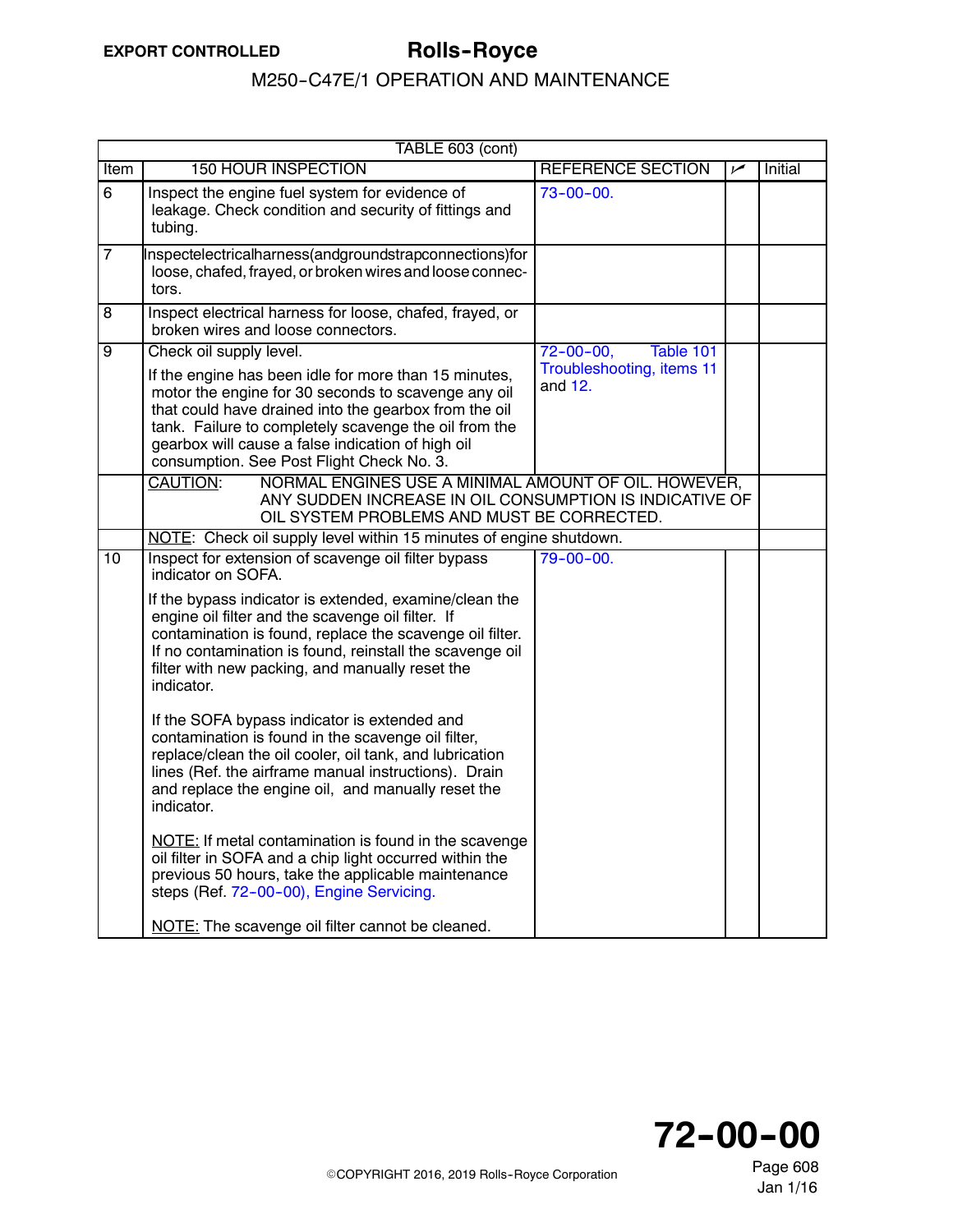|                 | TABLE 603 (cont)                                                                                                                                                                                                                                                                      |                                |     |                |  |  |
|-----------------|---------------------------------------------------------------------------------------------------------------------------------------------------------------------------------------------------------------------------------------------------------------------------------------|--------------------------------|-----|----------------|--|--|
| <b>Item</b>     | <b>150 HOUR INSPECTION</b>                                                                                                                                                                                                                                                            | <b>REFERENCE SECTION</b>       | مرا | <b>Initial</b> |  |  |
| $\overline{11}$ | Clean and inspect the fuel nozzle.                                                                                                                                                                                                                                                    | $73 - 10 - 03$ .               |     |                |  |  |
|                 | Install fuel nozzle with proper number of spacers.                                                                                                                                                                                                                                    |                                |     |                |  |  |
| $\overline{12}$ | Record component changes, inspections, and<br>compliance with technical instructions as required.<br>Report engine difficulties to Rolls-Royce and/or AMC on<br>a Field Service Report (FSR) submitted on<br>FAST @ <https: fast.aeromanager-online.com=""><br/>as required.</https:> |                                |     |                |  |  |
| 13              | Inspect compressor scroll for cracks. Pay particular<br>attention to welded areas.                                                                                                                                                                                                    |                                |     |                |  |  |
| 14              | Clean the burner drain valve.                                                                                                                                                                                                                                                         | $72 - 40 - 00.$                |     |                |  |  |
|                 | Ensure that the airframe overboard is clear. Refer to<br>aircraft manual for maintenance procedures.                                                                                                                                                                                  |                                |     |                |  |  |
| 15              | Inspectthe anti-icing solenoid valve and bleed air valve for<br>loose, chafed, frayed or broken wires, loose connections<br>and security of attachment.                                                                                                                               |                                |     |                |  |  |
| 16              | Inspect the horizontal and vertical firewall shields for<br>cracks.                                                                                                                                                                                                                   | $72 - 50 - 00.$                |     |                |  |  |
|                 | NOTE: Continued sheet metal or tube cracking can be an indication of excessve<br>engine, engine accessory, or airframe vibration.                                                                                                                                                     |                                |     |                |  |  |
| 17              | Remove, clean, operationally test, and reinstall the<br>magnetic drain plugs:                                                                                                                                                                                                         | 72-00-00, Engine<br>Servicing. |     |                |  |  |
|                 | Standard type - check the chip detector end of<br>a.<br>the plugs for cracks.                                                                                                                                                                                                         |                                |     |                |  |  |
|                 | Quick disconnect - inspect the locking device and<br>b.<br>inserts for wear.                                                                                                                                                                                                          |                                |     |                |  |  |
|                 | Torque 60-80 lb in. (6.8-9.0 N·m). No cracks are<br>acceptable. Check each chip detector separately.                                                                                                                                                                                  |                                |     |                |  |  |
| $\overline{18}$ | Inspect ignition lead for burning, chafing or<br>cracking of conduit. Also, check for loose connectors<br>and/or broken lockwire.                                                                                                                                                     | $74 - 20 - 02$ .               |     |                |  |  |
|                 | Perform operational check of ignitors.                                                                                                                                                                                                                                                | $74 - 20 - 01$ .               |     |                |  |  |
| $\overline{19}$ | Remove, inspect, clean and reinstall the oil filter.                                                                                                                                                                                                                                  | $72 - 60 - 00.$                |     |                |  |  |
|                 | If excessive carbon is found in the filter, inspect the<br>scavenge and pressure oil system. Refer to 72-50-00                                                                                                                                                                        |                                |     |                |  |  |



Page 609 Dec 1/18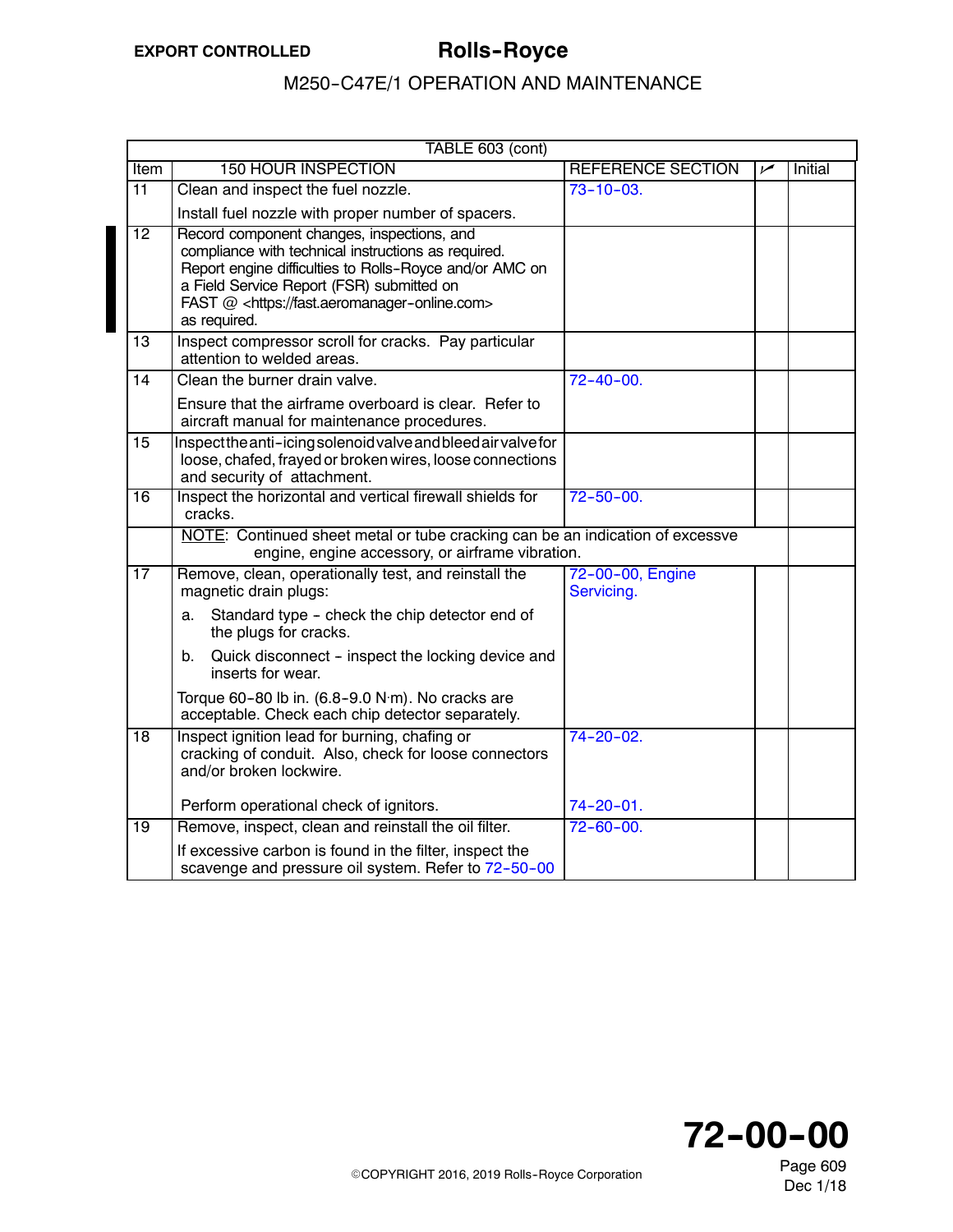|                 | TABLE 603 (cont)                                                                                                                                                                                                                                                               |                                     |      |         |  |  |
|-----------------|--------------------------------------------------------------------------------------------------------------------------------------------------------------------------------------------------------------------------------------------------------------------------------|-------------------------------------|------|---------|--|--|
| Item            | 150 HOUR INSPECTION                                                                                                                                                                                                                                                            | <b>REFERENCE SECTION</b>            | ممرا | Initial |  |  |
| $\overline{20}$ | Measure and record power turbine support pressure oil<br>nozzle flow from scavenge oil strut. Record and retain<br>flow record.                                                                                                                                                | $72 - 50 - 00$ .                    |      |         |  |  |
|                 | While motoring $N_1$ to 16-18% the minimum flow<br>is 90cc in 15 seconds.                                                                                                                                                                                                      |                                     |      |         |  |  |
|                 | <b>Flow</b>                                                                                                                                                                                                                                                                    |                                     |      |         |  |  |
|                 | Compare with previous flow. Any large deviation could<br>indicate carbon buildup.                                                                                                                                                                                              |                                     |      |         |  |  |
|                 | NOTE: Refer to M250-C47 series CSL-6038, Recommended Sequence,<br>Engine Oil Change for additional instructions.                                                                                                                                                               |                                     |      |         |  |  |
| 21              | MGT indicating system check.                                                                                                                                                                                                                                                   | 72-00-00 Table 1.                   |      |         |  |  |
|                 | During ground run with engine at 100% $N_2$<br>Monitor MGT using (MT) Maintenance Terminal<br>Software, analog parameter page. Compare MT value<br>with aircraft MGT gage. Must agree within 5° C. If not<br>within limits, use thermocouple simulator to identify<br>problem. | $72 - 00 - 00.$<br>$73 - 25 - 01$ . |      |         |  |  |
| 22              | Torque indicating system check                                                                                                                                                                                                                                                 | 72-00-00 Table 4.                   |      |         |  |  |
|                 | During ground run with engine at 100% $N_2$ , monitor<br>torque (Q) using MT software analog parameter page.<br>Compare MT value with aircraft torque gage. Must<br>agree within 2 psi. If not within limits, use pressure<br>tester to identify problem.                      |                                     |      |         |  |  |
| 23              | Independent Overspeed Protection Redundancy Check                                                                                                                                                                                                                              | $72 - 00 - 00$<br>Step 7.G.(8)(d)   |      |         |  |  |

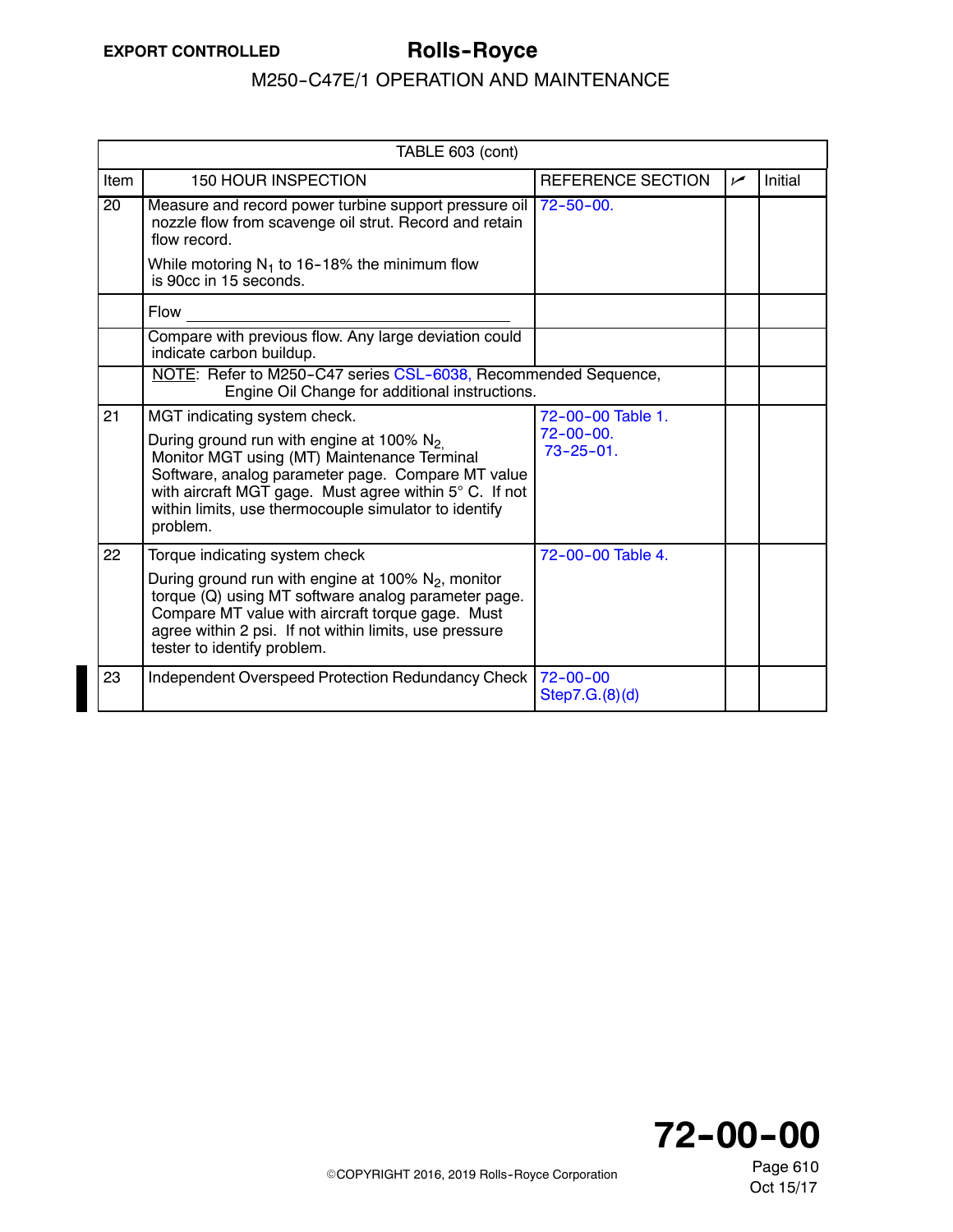<span id="page-4-0"></span>

|                | TABLE 604                                                                                                                                                                                                                            |                                             |     |         |
|----------------|--------------------------------------------------------------------------------------------------------------------------------------------------------------------------------------------------------------------------------------|---------------------------------------------|-----|---------|
| Item           | 300 HOUR INSPECTION                                                                                                                                                                                                                  | <b>REFERENCE SECTION</b>                    | سما | Initial |
|                | In addition to the 150 hour inspection items, perform the<br>following:                                                                                                                                                              |                                             |     |         |
| 1              | Clean power turbine support scavenge oil strut.                                                                                                                                                                                      | $72 - 50 - 00.$                             |     |         |
| $\overline{2}$ | Clean external sump.                                                                                                                                                                                                                 | $72 - 50 - 00.$                             |     |         |
| 3              | Clean No. 1 bearing oil pressure reducer.                                                                                                                                                                                            | $72 - 30 - 00$ .                            |     |         |
| 4              | Clean pressure oil fitting screen assembly.                                                                                                                                                                                          | $72 - 50 - 00.$                             |     |         |
|                | EXTREME CARE MUST BE EXERCISED TO PREVENT TWISTING<br>CAUTION:<br>OF OIL NOZZLE DURING REMOVAL.<br>STRAIGHTEN OR REUSE IF TWISTED.                                                                                                   | DO NOT ATTEMPT TO                           |     |         |
| 5              | Clean power turbine pressure oil nozzle.                                                                                                                                                                                             | $72 - 50 - 00$ .                            |     |         |
| 6              | Remove and disassemble fuel nozzle. Clean and inspect<br>fuel nozzle filter assembly. Assemble and install fuel<br>nozzle.                                                                                                           | $73 - 10 - 03$ .                            |     |         |
| $\overline{7}$ | Remove, inspect, and reinstall the turbine pressure oil<br>check valve.                                                                                                                                                              | $72 - 60 - 00$ .                            |     |         |
|                | NOTE: Check Valve P/N 23074872 and subsequent part numbers are not applicable<br>to this inspection (these valves are considered "ON CONDITION").                                                                                    |                                             |     |         |
| 8              | Inspect the rear engine mount for security and<br>excessive bearing wear.                                                                                                                                                            | 72-00-00, Engine-In-<br>spection/Check.     |     |         |
| 9              | Drain the oil system and refill.<br>Oil changed at:<br>300 hours:<br>$\mathcal{L}^{\text{max}}_{\text{max}}$ , where $\mathcal{L}^{\text{max}}_{\text{max}}$<br>600 hours:<br>Maximum interval between oil changes is 300 hours or 6 | $72 - 00 - 00,$<br><b>Engine Servicing.</b> |     |         |
|                | months, whichever occurs first. This limit can be<br>extended to 600 hours or 12 calendar months,<br>whichever occurs first, if an approved high thermal<br>stability oil (Third Generation) is used.                                |                                             |     |         |
| 10             | On power and accessory gearbox cover, check the<br>applied torque on all turbine and exhaust collector<br>support-to-gearbox retaining nuts.                                                                                         | $72 - 50 - 00$ .                            |     |         |
| 11             | Torque must be 120-150 lb in. (14-17 N·m).<br>Inspect the thermocouple assembly (TOT/MGT).                                                                                                                                           | $77 - 20 - 01$ .                            |     |         |
|                |                                                                                                                                                                                                                                      |                                             |     |         |



Page 611 Jan 1/16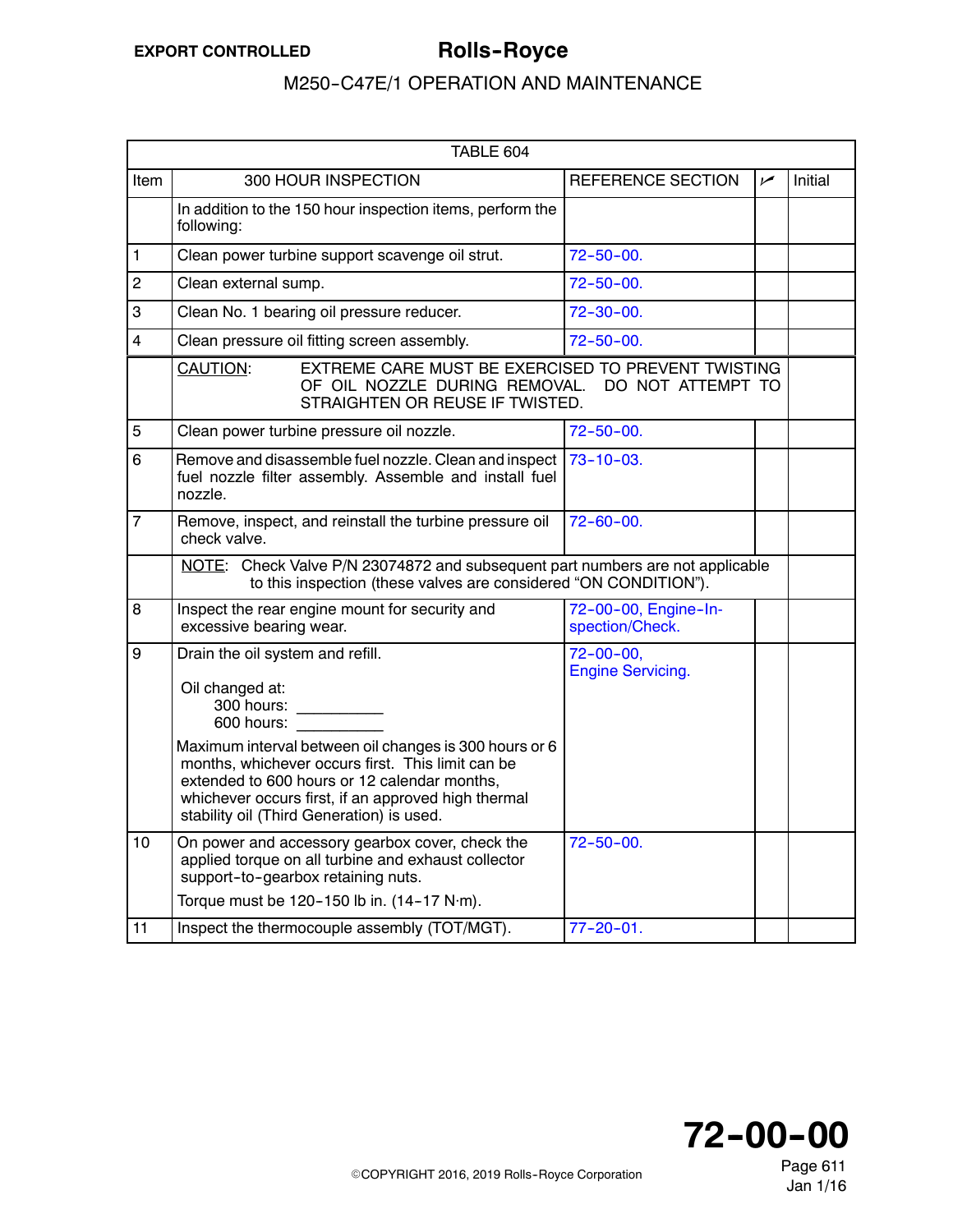<span id="page-5-0"></span>

| TABLE 605      |                                                                                                                                                                                                                                                                        |                   |     |         |  |
|----------------|------------------------------------------------------------------------------------------------------------------------------------------------------------------------------------------------------------------------------------------------------------------------|-------------------|-----|---------|--|
| Item           | 2000 HOUR INSPECTION                                                                                                                                                                                                                                                   | REFERENCE SECTION | مما | Initial |  |
|                | The following inspections are required every 2000<br>hours time since last inspection                                                                                                                                                                                  |                   |     |         |  |
| 1              | Remove and replace the fuel filter element.<br>Before discarding filter, inspect for signs of<br>contaminants. If contaminants are found, inspect the<br>entire fuel system and clean if necessary.                                                                    | $73 - 10 - 02$ .  |     |         |  |
| $\overline{c}$ | Inspect the combustion liner.                                                                                                                                                                                                                                          | $72 - 40 - 00$ .  |     |         |  |
| 3              | Examine the outer combustion case for cracks<br>using Leak-Tek and/or Fluorescent Penetrant Inspec-<br>tion (FPI).                                                                                                                                                     | $72 - 40 - 00$ .  |     |         |  |
| 4              | Inspect the compressor discharge air tubes.                                                                                                                                                                                                                            | $72 - 40 - 00$ .  |     |         |  |
| 5              | Inspect the spur adapter gearshaft, compressor rotor<br>splined adapter and associated impeller bore.                                                                                                                                                                  | $72 - 30 - 00.$   |     |         |  |
| 6              | Inspect the turbine to compressor coupling,<br>turbine splined adapter, power turbine inner shaft and<br>turbine shaft-to-pinion gear coupling                                                                                                                         | $72 - 50 - 00.$   |     |         |  |
|                | Turbine to compressor coupling is part of the<br>turbine assembly.                                                                                                                                                                                                     |                   |     |         |  |
| $\overline{7}$ | Visually examine the power drive train gears.                                                                                                                                                                                                                          | <b>CSL 6134</b>   |     |         |  |
|                | Disassembly of the gearbox is not necessary for this<br>inspection.                                                                                                                                                                                                    |                   |     |         |  |
|                | NOTES: Not applicable for:<br>Torquemeter gear part number 23084248 and subsequent<br>Power take-off gear part number 23084249 and subsequent<br>Pinion gear part number 23084247 and subsequent.                                                                      |                   |     |         |  |
|                | NOTES: The following inspections are recommended whenever the turbine or<br>compressor is removed in-between the required 2000 hour inspection.                                                                                                                        |                   |     |         |  |
|                | Anytime the compressor is removed from the engine, visually inspect the aft end<br>of the spur adapter gearshaft for worn or damaged splines.                                                                                                                          |                   |     |         |  |
|                | Anytime the turbine is removed from the engine visually inspect the splines on the<br>following items, turbine-to-compressor coupling, turbine splined adapter, power<br>turbine outer shaft and turbine shaft-to-pinion gear coupling for worn or damaged<br>splines. |                   |     |         |  |
|                | If spline wear or damage is observed the appropriate maintenance action is required.<br>(Refer to items 5 and 6 above)                                                                                                                                                 |                   |     |         |  |
|                | Inspection intervals must not exceed 2000 hours.                                                                                                                                                                                                                       |                   |     |         |  |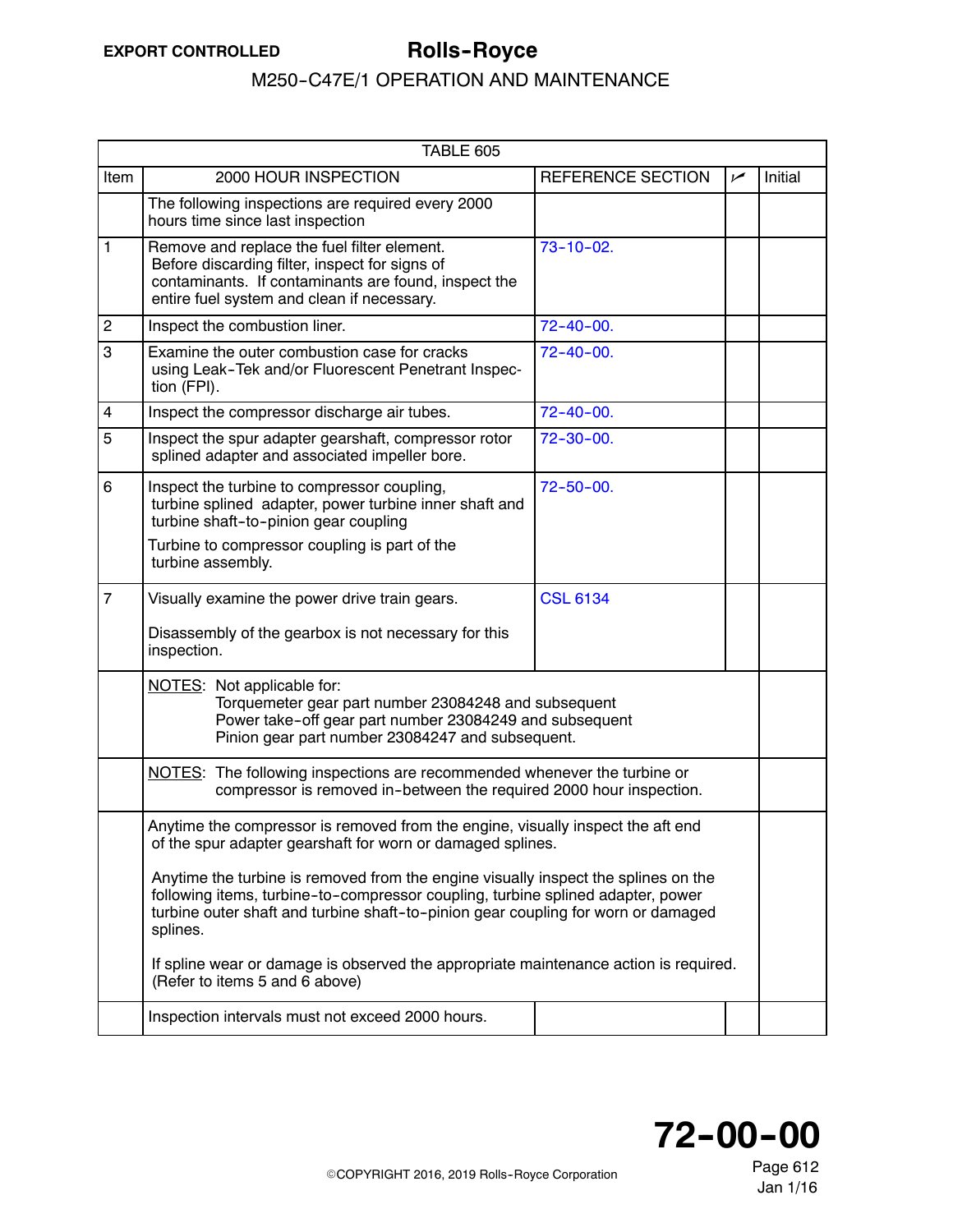<span id="page-6-0"></span>

|      |                                                                                                                                                                                                                                                                                                                                   | TABLE 606                                                                                                                                                                                                                                                                                                                                                                                                    |  |                   |            |         |
|------|-----------------------------------------------------------------------------------------------------------------------------------------------------------------------------------------------------------------------------------------------------------------------------------------------------------------------------------|--------------------------------------------------------------------------------------------------------------------------------------------------------------------------------------------------------------------------------------------------------------------------------------------------------------------------------------------------------------------------------------------------------------|--|-------------------|------------|---------|
|      |                                                                                                                                                                                                                                                                                                                                   | <b>Inspection Checksheet</b>                                                                                                                                                                                                                                                                                                                                                                                 |  |                   |            |         |
|      |                                                                                                                                                                                                                                                                                                                                   |                                                                                                                                                                                                                                                                                                                                                                                                              |  |                   |            |         |
|      |                                                                                                                                                                                                                                                                                                                                   |                                                                                                                                                                                                                                                                                                                                                                                                              |  |                   |            |         |
|      |                                                                                                                                                                                                                                                                                                                                   |                                                                                                                                                                                                                                                                                                                                                                                                              |  |                   |            |         |
|      |                                                                                                                                                                                                                                                                                                                                   | This inspection checksheet is to be used when performing scheduled inspections. This form<br>can be locally reproduced and/or expanded to reflect the aircraft operating environment.<br>Keep the completed sheets as a permanent part of the aircraft engine records. Detailed<br>information regarding each inspection item is contained in the referenced Operation and<br>Maintenance Manual paragraphs. |  |                   |            |         |
|      | CAUTION: BEFORE UNDERTAKING ANY INSPECTION OR MAINTENANCE ACTION,<br>CONSULT THE REFERENCED PARAGRAPHS OF THE OPERATION AND<br>MAINTENANCE MANUAL. FAILURE TO FOLLOW THE RECOMMENDED<br>INSTRUCTIONS IN THE MANUAL COULD RESULT IN EQUIPMENT<br>DAMAGE OR DESTRUCTION, POSSIBLY RESULTING IN PERSONNEL<br><b>DEATH OR INJURY.</b> |                                                                                                                                                                                                                                                                                                                                                                                                              |  |                   |            |         |
|      | NOTE:                                                                                                                                                                                                                                                                                                                             | THIS INSPECTION CHECKLIST CAN ONLY BE USED IF THE OPERATOR<br>IS USING AN APPROVED THIRD GENERATION (HTS) OIL.                                                                                                                                                                                                                                                                                               |  |                   |            |         |
|      | NOTE:                                                                                                                                                                                                                                                                                                                             | COMPLIANCE TO THE 150 HOUR AND 300 HOUR ITEMS IN THIS TABLE<br>MUST BE PERFORMED AT LEAST EVERY 12 CALENDAR MONTHS OR BY<br>HOURS, WHICHEVER OCCURS FIRST.                                                                                                                                                                                                                                                   |  |                   |            |         |
| Item |                                                                                                                                                                                                                                                                                                                                   | <b>150 HOUR INSPECTION</b>                                                                                                                                                                                                                                                                                                                                                                                   |  | REFERENCE SECTION | $\sqrt{ }$ | Initial |
| 1    | indicator.                                                                                                                                                                                                                                                                                                                        | Inspect for extension of scavenge oil filter bypass                                                                                                                                                                                                                                                                                                                                                          |  | $79 - 00 - 00.$   |            |         |
|      | If the bypass indicator is extended, examine/clean the<br>engine oil filter and the scavenge oil filter. If<br>contamination is found, replace the scavenge oil filter.<br>If no contamination is found, reinstall the scavenge oil<br>filter with new packing, and manually reset the<br>indicator.                              |                                                                                                                                                                                                                                                                                                                                                                                                              |  |                   |            |         |
|      | If the SOFA bypass indicator is extended and<br>contamination is found in the scavenge oil filter,<br>replace/clean the oil cooler, oil tank, and lubrication<br>lines (Ref. the airframe manual instructions). Drain<br>and replace the engine oil, and manually reset the<br>indicator.                                         |                                                                                                                                                                                                                                                                                                                                                                                                              |  |                   |            |         |
|      |                                                                                                                                                                                                                                                                                                                                   | NOTE: If metal contamination is found in the scavenge                                                                                                                                                                                                                                                                                                                                                        |  |                   |            |         |
|      |                                                                                                                                                                                                                                                                                                                                   | oil filter and a chip light occurred within the previous<br>50 hours, take the applicable maintenance steps (Ref.<br>72-00-00, Engine Servicing or 72-60-00.)                                                                                                                                                                                                                                                |  |                   |            |         |



Page 613 Jan 1/16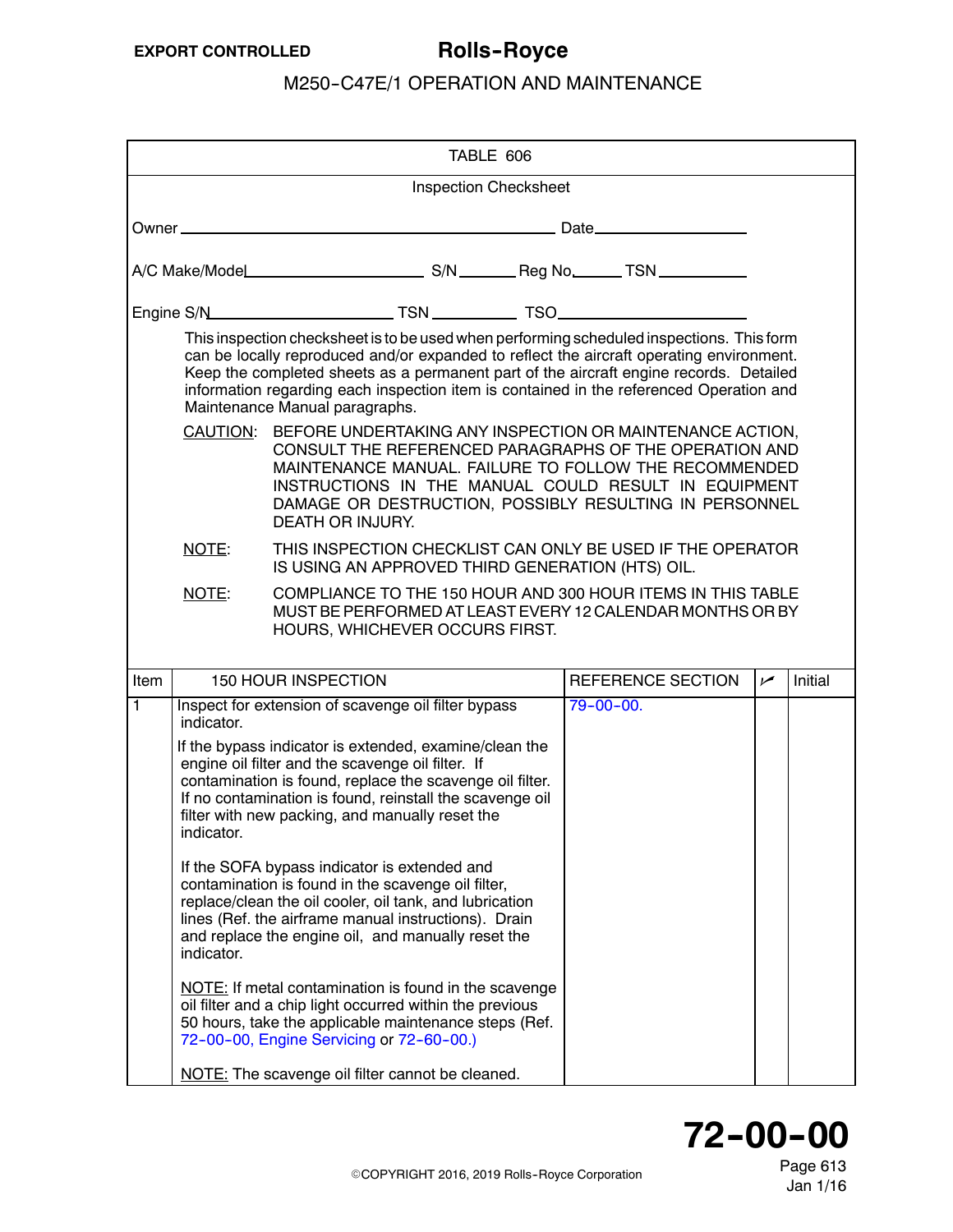|                         | TABLE 606 (cont)                                                                                                                                                                                                                                                                                                                                                                                                                         |                                                            |     |         |  |  |
|-------------------------|------------------------------------------------------------------------------------------------------------------------------------------------------------------------------------------------------------------------------------------------------------------------------------------------------------------------------------------------------------------------------------------------------------------------------------------|------------------------------------------------------------|-----|---------|--|--|
| Item                    | 150 HOUR INSPECTION                                                                                                                                                                                                                                                                                                                                                                                                                      | <b>REFERENCE SECTION</b>                                   | سما | Initial |  |  |
| $\overline{2}$          | Clean and inspect the fuel nozzle. Install fuel nozzle<br>with proper number of spacers.                                                                                                                                                                                                                                                                                                                                                 | $73 - 10 - 03$ .                                           |     |         |  |  |
| 3                       | Visually inspect the outer combustion case (OCC) (sheet<br>metal and weld seams) for cracks. Pay careful<br>attention to the weld seams in the area of the igniter<br>plugs, dummy plug, drain valves, fuel nozzle bosses,<br>armpit braze patch, and adjacent areas. Use a bright<br>light and mirror as necessary. The OCC does not have<br>to be removed. Perform a Leak Tec check for an<br>installed OCC and FPI for a removed OCC. | 72-40-00, Para 2.B.(1),<br>$(2)$ , $(3)$ , and $(4)$ .     |     |         |  |  |
| 4                       | Perform Independent Overspeed Protection Redundancy<br>Check.                                                                                                                                                                                                                                                                                                                                                                            | 72-00-00, Para<br>7.G.(8)(b)2d.                            |     |         |  |  |
| Item                    | 300 HOUR INSPECTION                                                                                                                                                                                                                                                                                                                                                                                                                      | REFERENCE SECTION                                          | سما | Initial |  |  |
|                         | In addition to the 150 hour inspection items, perform<br>the following:                                                                                                                                                                                                                                                                                                                                                                  |                                                            |     |         |  |  |
| 1                       | Inspect the engine for obvious loose bolts,<br>broken or loose connections, security of<br>mounting accessories, and broken or missing<br>safeties. Check accessible areas for<br>obvious damage and evidence of fuel and<br>oil leakage. Inspect the slippage marks on<br>all fuel, oil and air tube B-nuts to make sure<br>that the nuts have not loosened.                                                                            |                                                            |     |         |  |  |
| $\overline{c}$          | Inspect the compressor impeller leading edges for<br>damage.                                                                                                                                                                                                                                                                                                                                                                             | $72 - 30 - 00.$                                            |     |         |  |  |
| 3                       | Clean the compressor, as required, with a<br>chemical wash solution if dirt buildup is evident.                                                                                                                                                                                                                                                                                                                                          | $72 - 30 - 00.$                                            |     |         |  |  |
| $\overline{\mathbf{4}}$ | Without disassembly, inspect turbine, exhaust collector<br>supports and the air tubes for cracks, buckling and<br>general condition.                                                                                                                                                                                                                                                                                                     | $72 - 50 - 00.$<br>$72 - 40 - 00$ .<br>72-40-00, Table 203 |     |         |  |  |
| 5                       | Inspect the engine fuel system for evidence of<br>leakage. Check condition and security of fittings and<br>tubing.                                                                                                                                                                                                                                                                                                                       | $73 - 00 - 00.$                                            |     |         |  |  |
| 6                       | Inspect the engine mounts for condition and<br>security.                                                                                                                                                                                                                                                                                                                                                                                 |                                                            |     |         |  |  |
| 7                       | Inspect electrical harness for loose, chafed, frayed, or<br>broken wires and loose connectors.                                                                                                                                                                                                                                                                                                                                           |                                                            |     |         |  |  |

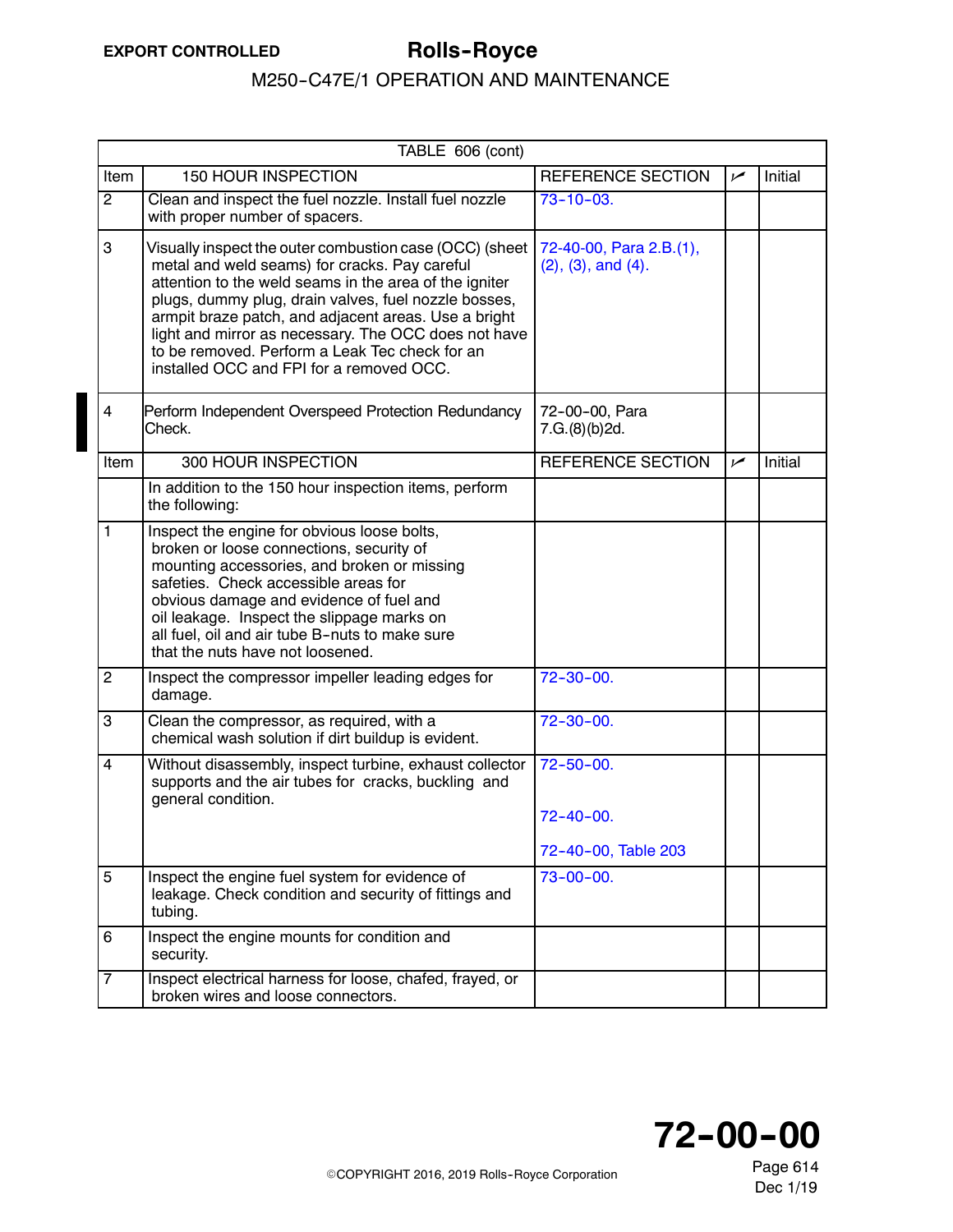п

|                 | TABLE 606 (cont)                                                                                                                                                                                                                                                                                                                                            |                                                                |      |                |
|-----------------|-------------------------------------------------------------------------------------------------------------------------------------------------------------------------------------------------------------------------------------------------------------------------------------------------------------------------------------------------------------|----------------------------------------------------------------|------|----------------|
| Item            | 300 HOUR INSPECTION                                                                                                                                                                                                                                                                                                                                         | <b>REFERENCE SECTION</b>                                       | ممرا | <b>Initial</b> |
| 8               | Check oil supply level.<br>If the engine has been idle for more than 15 minutes,<br>motor the engine for 30 seconds to scavenge any oil<br>that could have drained into the gearbox from the oil<br>tank. Failure to completely scavenge the oil from the<br>gearbox will cause a false indication of high oil<br>consumption. See Post Flight Check No. 3. | 72-00-00, Table 101,<br>Troubleshooting, items 11<br>and $12.$ |      |                |
|                 | <b>CAUTION:</b><br>NORMAL ENGINES USE A MINIMAL AMOUNT OF OIL. HOWEVER,<br>ANY SUDDEN INCREASE IN OIL CONSUMPTION IS INDICATIVE OF<br>OIL SYSTEM PROBLEMS AND MUST BE CORRECTED.                                                                                                                                                                            |                                                                |      |                |
|                 | NOTE: Check oil supply level within 15 minutes of engine shutdown.                                                                                                                                                                                                                                                                                          |                                                                |      |                |
| 9               | Inspect compressor scroll for cracks. Pay particular<br>attention to welded areas.                                                                                                                                                                                                                                                                          |                                                                |      |                |
| 10              | Clean the burner drain valve.<br>Ensure that the airframe overboard is clear. Refer to<br>aircraft manual for maintenance procedures.                                                                                                                                                                                                                       | $72 - 40 - 00.$                                                |      |                |
| 11              | Inspect the anti-icing solenoid valve and bleed air valve<br>for loose, chafed, frayed or broken wires, loose<br>connections and security of attachment.                                                                                                                                                                                                    |                                                                |      |                |
| 12 <sup>2</sup> | Inspect the horizontal and vertical firewall shields for<br>cracks.                                                                                                                                                                                                                                                                                         | $72 - 50 - 00.$                                                |      |                |
|                 | NOTE: Continued sheet metal or tube cracking can be an indication of excessive<br>engine, engine accessory, or airframe vibration.                                                                                                                                                                                                                          |                                                                |      |                |
| 13              | Remove, clean, operationally test, and reinstall the<br>magnetic drain plugs:<br>Standard type - check the chip detector end of<br>а. –<br>the plugs for cracks.<br>Quick disconnect - inspect the locking device and<br>b.<br>inserts for wear.<br>Torque 60-80 lb in. (6.8-9.0 N·m). No cracks are<br>acceptable. Check each chip detector separately.    | 72-00-00, Engine<br>Servicing.                                 |      |                |
| 14              | Inspect ignition lead for burning, chafing or<br>cracking of conduit. Also, check for loose connectors<br>and/or broken lockwire.                                                                                                                                                                                                                           | 74-20-02.                                                      |      |                |
|                 | Perform operational check of ignitors.                                                                                                                                                                                                                                                                                                                      | $74 - 20 - 01$ .                                               |      |                |

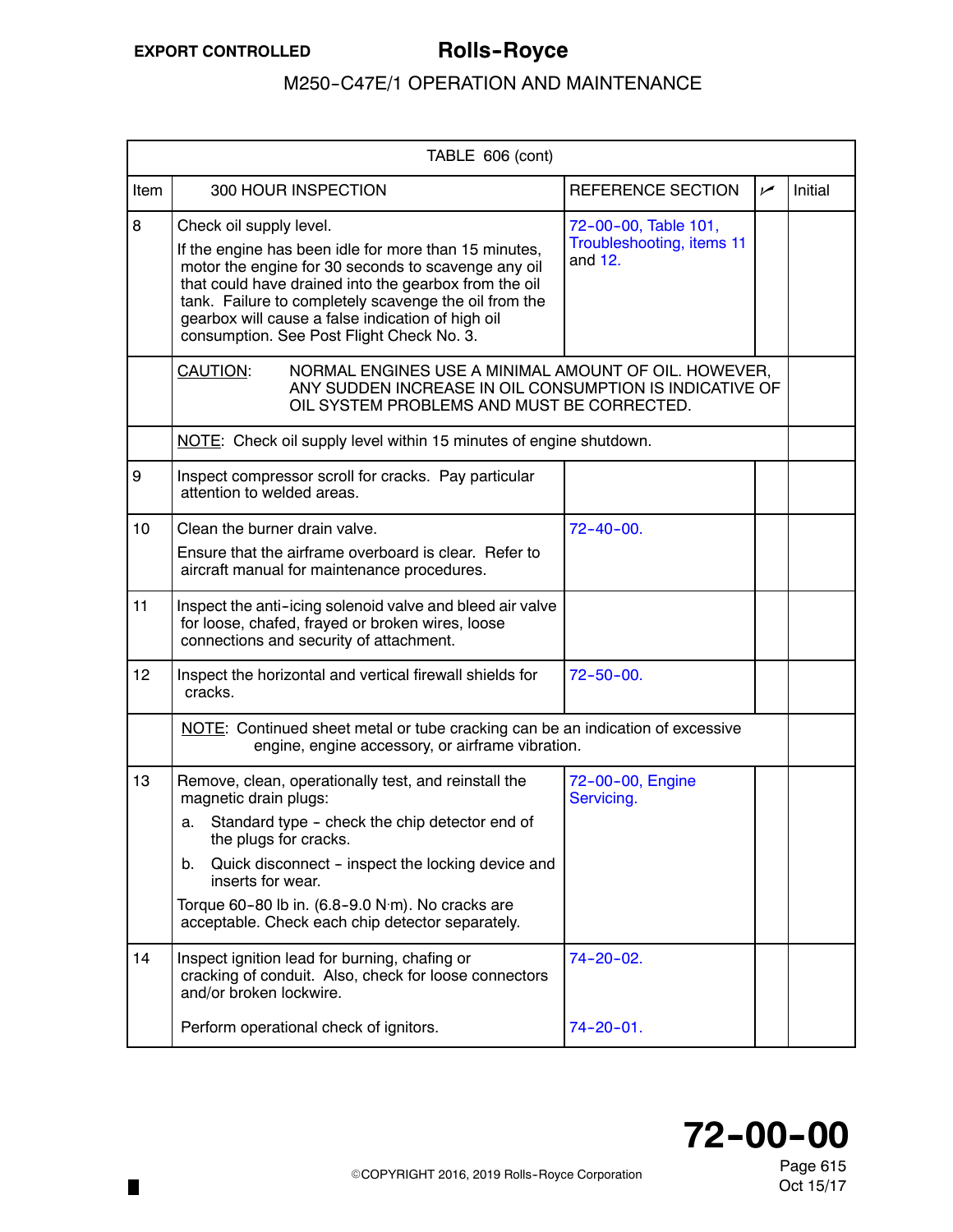Ш

# M250-C47E/1 OPERATION AND MAINTENANCE

|      | TABLE 606 (cont)                                                                                                                                                                                                                                                                                                               |                                     |      |         |  |  |  |
|------|--------------------------------------------------------------------------------------------------------------------------------------------------------------------------------------------------------------------------------------------------------------------------------------------------------------------------------|-------------------------------------|------|---------|--|--|--|
| Item | 300 HOUR INSPECTION                                                                                                                                                                                                                                                                                                            | <b>REFERENCE SECTION</b>            | ممرا | Initial |  |  |  |
| 15   | Remove, inspect, clean and reinstall the oil filter.<br>If excessive carbon is found in the filter, inspect the<br>scavenge and pressure oil system. Refer to<br>$72 - 50 - 00.$                                                                                                                                               | $72 - 60 - 00$ .                    |      |         |  |  |  |
| 16   | Measure and record power turbine support pressure oil<br>nozzle flow from scavenge oil strut. Record and retain<br>flow record.<br>While motoring $N_1$ to 16-18% the minimum flow<br>is 90cc in 15 seconds.                                                                                                                   | $72 - 50 - 00.$                     |      |         |  |  |  |
|      | Flow                                                                                                                                                                                                                                                                                                                           |                                     |      |         |  |  |  |
|      | Compare with previous flow. Any large deviation could<br>indicate carbon buildup.                                                                                                                                                                                                                                              |                                     |      |         |  |  |  |
| 17   | MGT indicating system check.<br>During ground run with engine at 100% N <sub>2.</sub><br>Monitor MGT using (MT) Maintenance Terminal<br>Software, analog parameter page. Compare MT value<br>with aircraft MGT gage. Must agree within 5°C (41°F).<br>If not within limits, use thermocouple simulator to<br>identify problem. | $72 - 00 - 00.$<br>$73 - 25 - 01$ . |      |         |  |  |  |
| 18   | Torque indicating system check<br>During ground run with engine at 100% $N_2$ , monitor<br>torque (Q) using MT software analog parameter page.<br>Compare MT value with aircraft torque gage. Must<br>agree within 2 psi (13.78 kPa). If not in limits, use<br>pressure tester to identify problem.                            | 72-00-00, Table 101.                |      |         |  |  |  |
| 19   | Clean power turbine support scavenge oil strut.                                                                                                                                                                                                                                                                                | $72 - 50 - 00.$                     |      |         |  |  |  |
| 20   | Clean external sump.                                                                                                                                                                                                                                                                                                           | $72 - 50 - 00$ .                    |      |         |  |  |  |
| 21   | Clean No. 1 bearing oil pressure reducer.                                                                                                                                                                                                                                                                                      | $72 - 30 - 00$ .                    |      |         |  |  |  |
| 22   | Clean pressure oil fitting screen assembly.                                                                                                                                                                                                                                                                                    | $72 - 50 - 00.$                     |      |         |  |  |  |
|      | CAUTION: EXTREME CARE MUST BE EXERCISED TO PREVENT TWISTING OF OIL<br>NOZZLE DURING REMOVAL. DO NOT ATTEMPT TO STRAIGHTEN OR REUSE<br>IF TWISTED.                                                                                                                                                                              |                                     |      |         |  |  |  |
| 23   | Clean power turbine pressure oil nozzle.                                                                                                                                                                                                                                                                                       | $72 - 50 - 00.$                     |      |         |  |  |  |
| 24   | Remove and disassemble fuel nozzle. Clean and in-<br>spect fuel nozzle filter assembly. Assemble and install<br>fuel nozzle.                                                                                                                                                                                                   | $73 - 10 - 03$ .                    |      |         |  |  |  |
| 25   | Inspect the turbine pressure oil check valve.                                                                                                                                                                                                                                                                                  | $72 - 60 - 00.$                     |      |         |  |  |  |

# **72--00--00**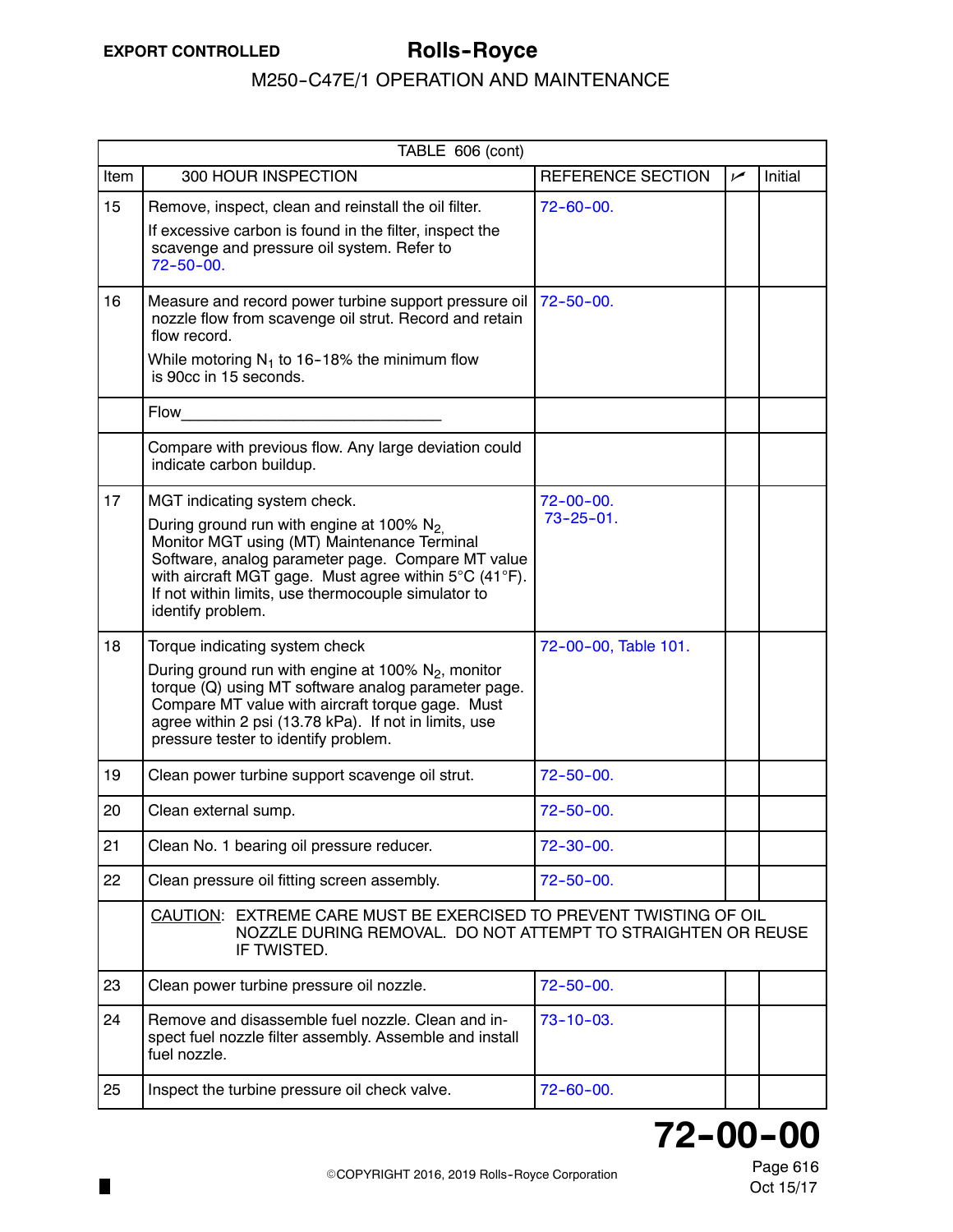|      | TABLE 606 (cont)                                                                                                                                                                                                                                                                                                                                                                                                                                                    |                                              |     |         |  |  |
|------|---------------------------------------------------------------------------------------------------------------------------------------------------------------------------------------------------------------------------------------------------------------------------------------------------------------------------------------------------------------------------------------------------------------------------------------------------------------------|----------------------------------------------|-----|---------|--|--|
| Item | 300 HOUR INSPECTION                                                                                                                                                                                                                                                                                                                                                                                                                                                 | REFERENCE SECTION                            | سما | Initial |  |  |
| 25   | NOTE: Check Valve P/N 23074872 and subsequent<br>part numbers are not applicable to this<br>inspection (These valves are considered<br>"ON CONDITION").                                                                                                                                                                                                                                                                                                             |                                              |     |         |  |  |
| 26   | Inspect the rear engine mount for security and<br>excessive bearing wear.                                                                                                                                                                                                                                                                                                                                                                                           | 72-00-00, Engine-In-<br>spection/Check.      |     |         |  |  |
| 27   | Drain the oil system and refill.<br>Oil changed at:<br>300 hours:<br>600 hours:<br>Maximum interval between oil changes is 300 hours or<br>6 months, whichever occurs first. This limit can be<br>extended to 600 hours or 12 calendar months,<br>whichever occurs first, if an approved high thermal<br>stability oil (Third Generation) is used.                                                                                                                  | $72 - 00 - 00$ ,<br><b>Engine Servicing.</b> |     |         |  |  |
| 28   | On power and accessory gearbox cover, check the<br>applied torque on all turbine and exhaust collector<br>support-to-gearbox retaining nuts.<br>Torque must be 120-150 lb in. $(14-17 \text{ N}\cdot\text{m})$ .                                                                                                                                                                                                                                                    | $72 - 50 - 00$ .                             |     |         |  |  |
| 29   | Record component changes, inspections, and<br>compliance with technical instructions as required.<br>Report engine difficulties to Rolls-Royce and/or AMC on<br>a Field Service Report (FSR) submitted on<br>FAST @ <https: fast.aeromanager-online.com=""> as<br/>required.</https:>                                                                                                                                                                               |                                              |     |         |  |  |
| 30   | Inspect the thermocouple assembly (TOT/MGT).                                                                                                                                                                                                                                                                                                                                                                                                                        | $77 - 20 - 01$ .                             |     |         |  |  |
| 31   | Visually inspect the outer combustion case (OCC) (sheet $72-40-00$ , Para 2.B.(1),<br>metal and weld seams) for cracks. Pay careful attention<br>to the weld seams in the area of the igniter plugs, dummy<br>plug, drain valves, fuel nozzle bosses, armpit braze<br>patch, and adjacent areas. Use a bright light and mirror<br>as necessary. The OCC does not have to be removed.<br>Perform a Leak Tec check for an installed OCC and FPI<br>for a removed OCC. | $(2)$ , $(3)$ , and $(4)$                    |     |         |  |  |



Page 617 Dec 1/18